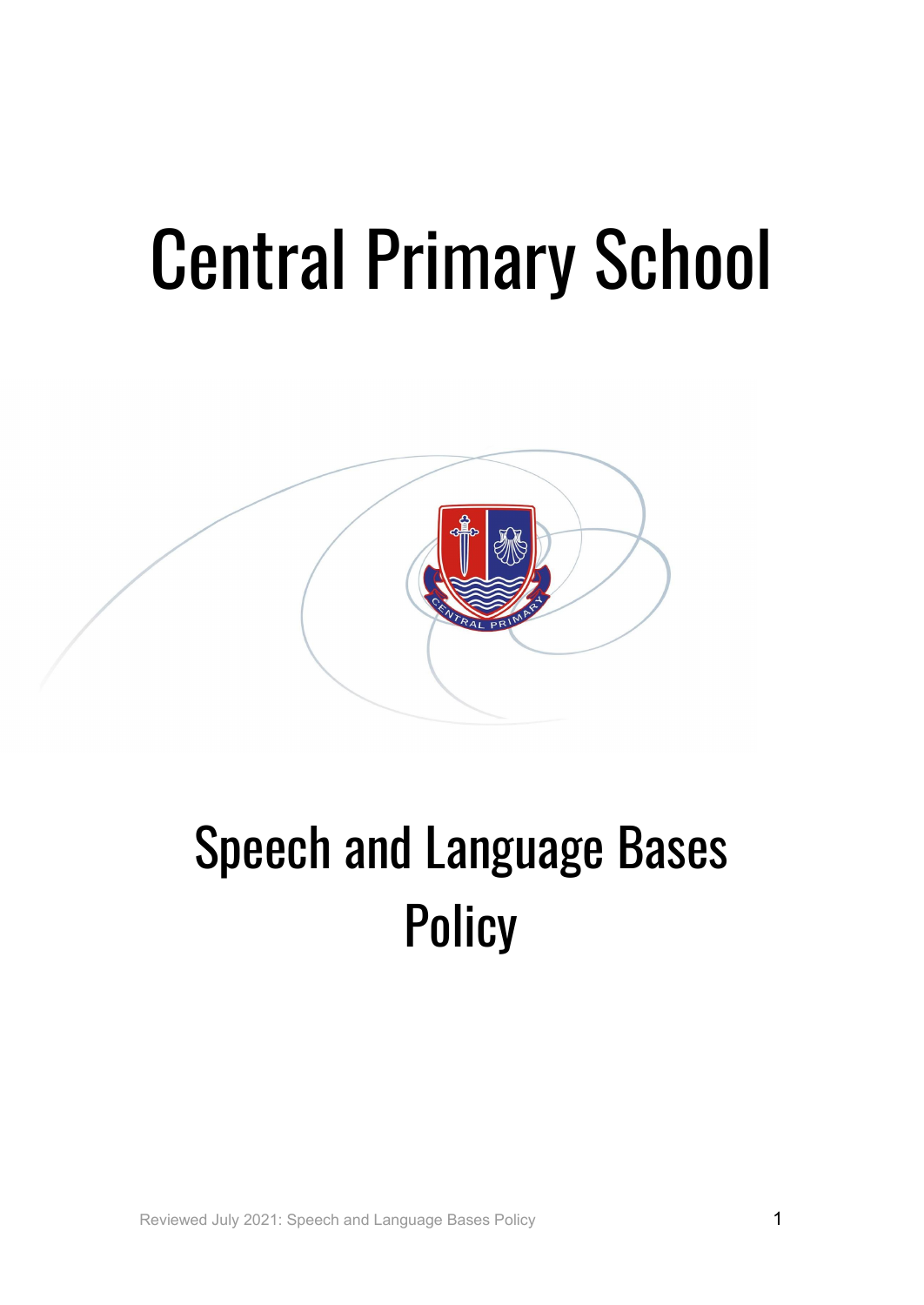# **THE FUNCTION AND AIMS OF A LANGUAGE BASE**

The priority of the provision in the Speech and Language bases is to help the children make the best possible progress with the following; their specific language difficulties, their academic learning across the breadth of the curriculum and the development of their self-esteem and social skills.

- To remediate as far as possible the children's speech and language disorders so that they can be integrated into their neighbourhood school;
- To operate in a manner which is consistent with the mainstream school policy;
- To provide a learning environment within the base which is appropriately differentiated to meet the specific needs of individual pupils;
- To ensure successful integration into the mainstream classroom when appropriate;
- To support the mainstream teacher to deliver an appropriately differentiated curriculum;
- To enable pupils to develop effective social communication skills and strategies with adults and children;
- To liaise with other professionals as appropriate to the individual child;
- To provide an environment which helps the child to develop strategies to cope emotionally with their specific problems and to develop their confidence and self-esteem
- To provide a tiered Outreach service which supports settings across DSPL 9

# **THE ROLE OF THE HEADTEACHER and SENDco**

As part of the school the base is the responsibility of the Head Teacher and SENDCo:

- The involvement in the work of the base of any external professional should be seen in terms of advice to the base teacher and to the Head Teacher. Where this advice may result in a modification of the base programme or its organisation, the Head Teacher must be involved.
- To ensure that the Base Teachers consult with Educational Psychologists and where appropriate other relevant professionals on the needs of individual pupils.
- When necessary, appoint a base teacher/leader.
- In appointing staff to the main school, the Head Teacher should draw attention of candidates to the speech and language base.
- When a child is admitted to or leaves a base it is the responsibility of the Head Teacher to report the fact to the SEN Case Officer.
- To attend SALT staff team meetings once a term.
- To attend SEN review meetings as agreed with the base teacher/ inclusion manager.
- To ensure that appropriate training/induction and information about the needs of pupils in the Speech and Language bases is given to base staff and staff working in the mainstream school.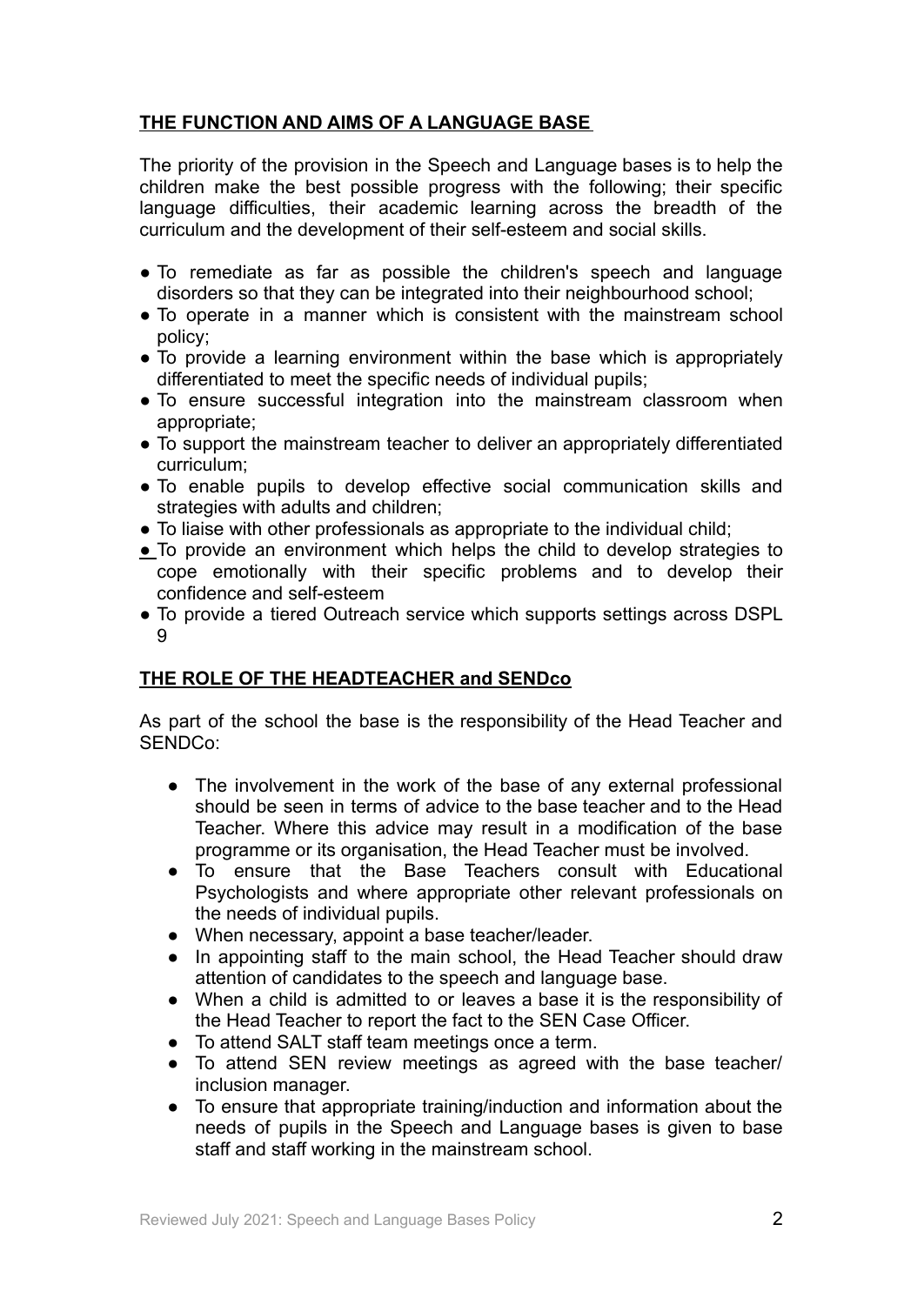# **THE ROLE OF BASE LEADER**

The Base leader is the teacher-in-charge of the Speech and Language Bases and has the following responsibilities:

- To assume the management responsibility for the running of the Infant and Junior Speech and Language Bases.
- To be a member of the Senior Management Team within the school.
- Will organise and draw up an agreed agenda for a termly SALT staff meeting attended by the Head Teacher, Speech and Language Therapists and base Class Teachers and ensure that agreed actions are carried out.
- Will ensure that policies relating to the running of the bases are up-to-date and follow the SEN code of practice.
- Will ensure that base staff are aware of policies and procedures and that agreed systems are being implemented.
- Will manage and appraise the performance management programme of base Class Teachers and teaching assistants.
- Will ensure that induction/training of new mainstream staff takes place (with regard to learning about the needs of base pupils who integrate into their classes) working in collaboration with base Class Teachers.
- To organise and manage all speech and language outreach work.

# **THE ROLE OF THE BASE TEACHER**

The teacher will teach and manage those children who have specific speech and language difficulties in liaison with the other professionals concerned.

Responsibilities may include:-

#### MANAGEMENT ROLE:

- Lead the team in organising, assessing and planning the curriculum for each child.
- Organise/co-ordinate a weekly base staff team meeting to share information and all relevant classroom issues.
- Oversee and support LSAs.
- Co-ordinate annual statement reviews for pupils in the base.
- Act as link for parents between all professionals concerned with their child.
- Link with all other support services concerned with language base children, eg speech and language therapy, physiotherapy, educational psychology, etc.
- Organise support timetables.
- Negotiate and agree a 'mutually acceptable' therapy timetable with Speech and Language therapist. The timetable needs to be flexible to allow for changes in grouping and intensity of input.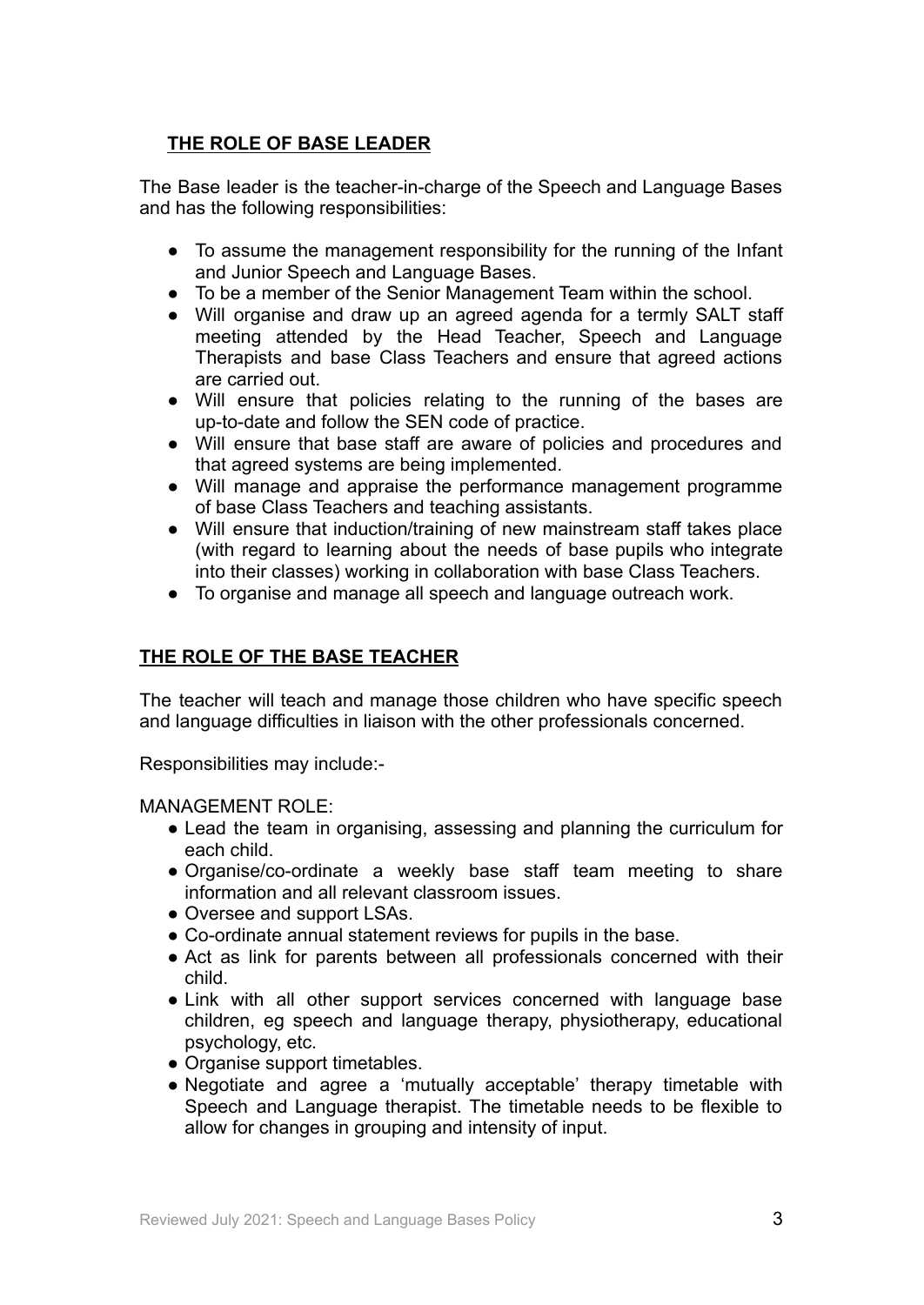• Ensure mainstream staff are aware of and actioning the assess/plan/do review cycle with regard to children's SEN plans and consult with them regularly regarding children's progress.

#### TRAINING

- Train staff in the base, and where necessary, in the mainstream school.
- Make base staff aware of training opportunities outside of the school.
- Help mainstream staff modify and differentiate the curriculum for speech and language children.
- Help mainstream staff ensure they are providing an appropriate environment for speech and language children.
- Organise induction/ training for mainstream Class Teachers at the beginning of each calendar year. Each Class Teacher will observe and discuss the needs of pupils who will be integrating into their class with the Speech and Language Therapist. Similar induction will be organised for new Class Teachers who begin at other times during the academic year.
- Support and advise Speech and Language Therapists on educational matters.
- Attend any appropriate courses and meetings to aid professional development.

#### BASE ROLE

- Support mainstream staff when base children are integrated into the mainstream class.
- Teach in the language base.
- Keep up to date records of individual pupils.
- Organise the resources of the base.
- Take part as a full staff member in the mainstream school.
- Contribute to admissions decisions this may involve reading reports about proposed children and attending panel meetings.
- Contribute to documentation for EHCP applications.
- Meet with other professionals involved with language disorder i.e. Speech and Language Therapists, Occupational Therapists, Educational Psychologists etc.
- Attend parents' consultation evenings, SEN plan reviews, Annual Reviews and liaise with parents.
- Monitor transport arrangements.
- Effectively implement the plan/do/review process in regard to SEN plans.

# **THE ROLE OF THE SPEECH AND LANGUAGE THERAPIST**

Provision in language bases consists of therapy which is delivered by both Speech and Language Therapists and Base Class Teachers. The therapist supports the delivery of the curriculum just as the teacher supports the therapy input. The therapist gives strategies and targets for each child which all the base staff know. Written aims and objectives are given and training for base staff is provided. The number of SALT hours a child receives is outlined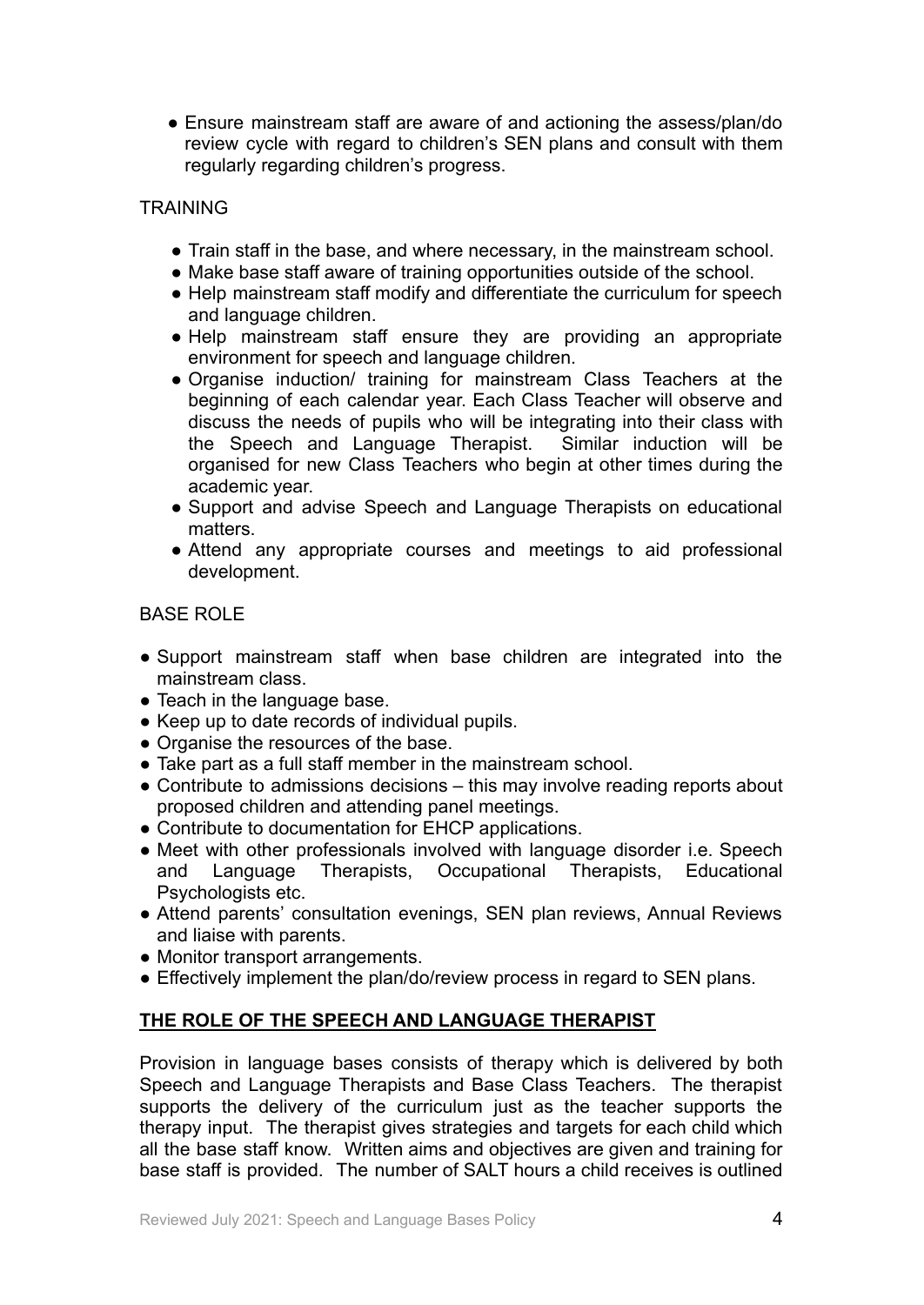in their EHCP.

Intervention consists of –

1. **Assessment** (formal and informal)

2**. Intervention** spread flexibly throughout the week, which may include one or more of the following – Classroom support and joint working with base teaching staff. This may include;

- Speech work in which children are prompted to use sounds during lessons,
- Language work such as correction of language errors through the use of forced alternatives, modelling simplified and reduced language and reminders to staff about individual pupil targets,
- Demonstration of signing,
- Strategies to aid comprehension and word retrieval such as syllable clapping and rehearsing vocabulary,
- Demonstration of teaching materials such as shape semantics and Language Through Reading
- Small group sessions
- Individual sessions
- Support during integration (where possible)
- Home visits where appropriate

#### 3. **Administration/ liaison** includes –

- Joint planning sessions with teaching staff (e.g. literacy, maths, science letters etc)
- Planning individual and group intervention
- Input into SEN plans , planning joint aims/targets
- Providing written reports
- Planning/writing programmes
- Keeping case notes
- Contributing to class records, e.g. social notes as relevant
- Appropriate onward referral to other professionals if needed
- Contributing to whole school/base policy and planning
- Contributing to Ofsted inspections

#### 4. **Meetings/liaison** involves –

- Consultations with parents
- Attendance at parent/teacher consultation evenings and other parent group meetings as appropriate
- Liaison with base staff in regular team meetings
- Liaison with other professionals as appropriate (e.g. Educational Psychologist, Occupational Therapist etc)
- Support and training for teaching staff and LSAs in base
- Some support and training for teachers and LSAs in mainstream school
- Attendance at review meetings
- Provide a plan and/or flexible timetable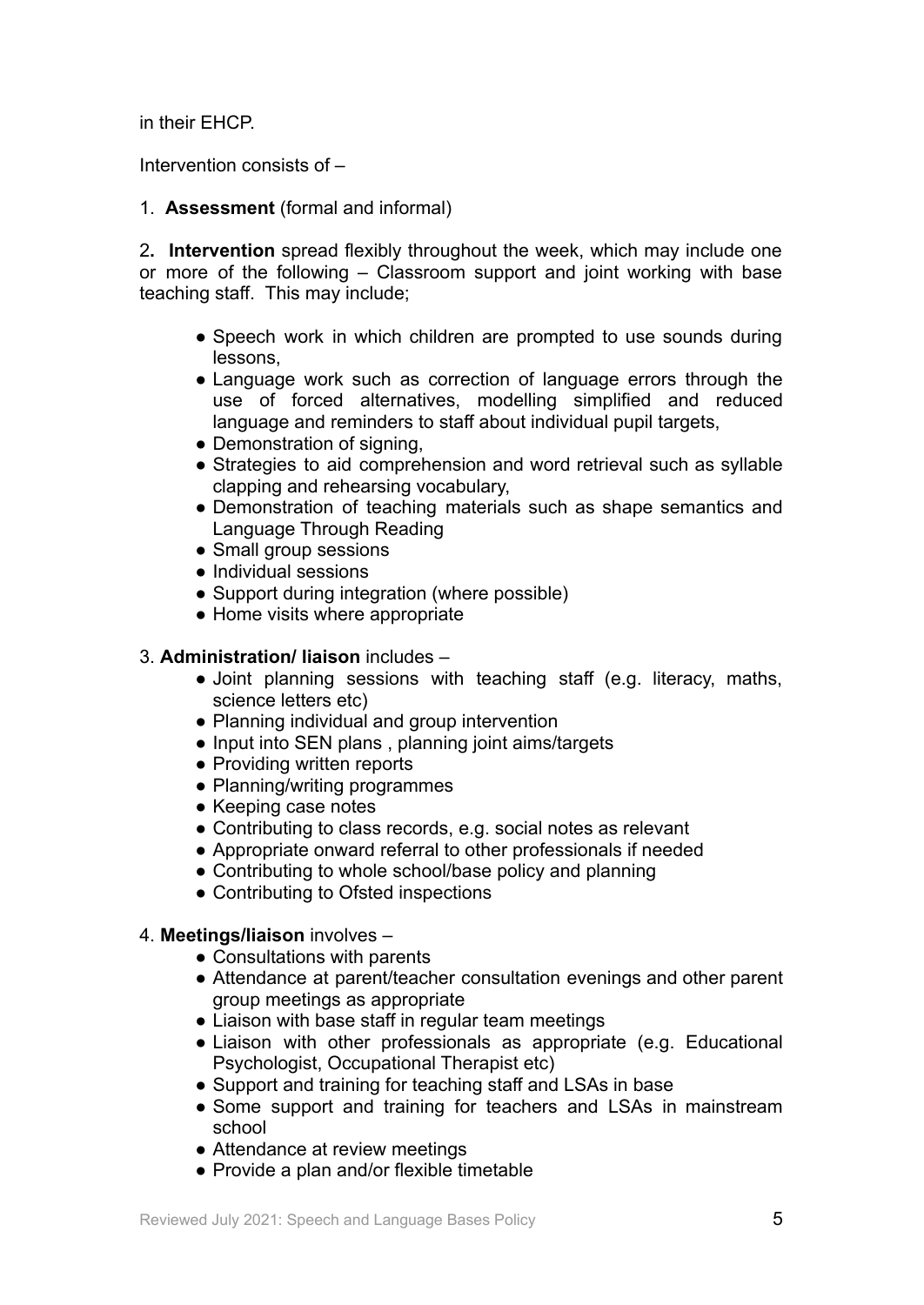Time needs to be allowed for the Speech and Language Therapist to do the following; attend speech and language therapy team meetings, receive training, give training to other therapists and some therapy students, give second opinions on possible language base candidates and other language disordered children and fulfil general administrative duties related to the Health Service e.g. provide system, one data and visits to children who have transferred out of a base in to mainstream schooling.

#### **THE ROLE OF THE MAINSTREAM CLASS TEACHER**

The mainstream Class Teacher will teach pupils from the speech and language bases when they integrate into their classes. They will do this in liaison with the Base Teacher and the Speech and Language Therapist. Weekly meetings take place between mainstream and base staff.

- Pupils from the bases will be integrated according to their specific needs, in subjects through which their educational provision will be enhanced. Generally, they will integrate each afternoon, although they may be withdrawn for specific work in the base. They integrate into mainstream classes for educational and/or social reasons.
- A pupil will be supported by an LSA from the base, where it is felt to be necessary to enable a child to access the learning.
- Mainstream Class Teachers will have the opportunity to observe base pupils who integrate into their classes in speech and language therapy sessions and to discuss the pupils' needs with the Speech and Language Therapist.
- The mainstream Class Teacher is expected to provide an appropriate learning environment to support the needs of base pupils. This may take the form of the following –
	- modifying and simplifying language when addressing the pupil
	- providing differentiated teaching materials
	- providing a drawer or storage space for the pupil to keep their work
	- providing visual teaching aids to support understanding

#### **THE ROLE OF THE BASE LEARNING SUPPORT ASSISTANT**

The prime purpose of the Base LSA is to assist the teacher in supporting and developing the pupil's communication. This means supporting:

- Language function (ability to communicate effectively)
- Language competence (development of ability to use language)
- Differentiation of the National Curriculum.

The context will be in learning and social interaction. To do this the LSA will need to be directed by the base teacher/ inclusion manager in:

- Implementing SEN plans s;
- Working alongside the pupil in individual, group or class work and social activities.
- Preparation of support materials for individual, group and class activities;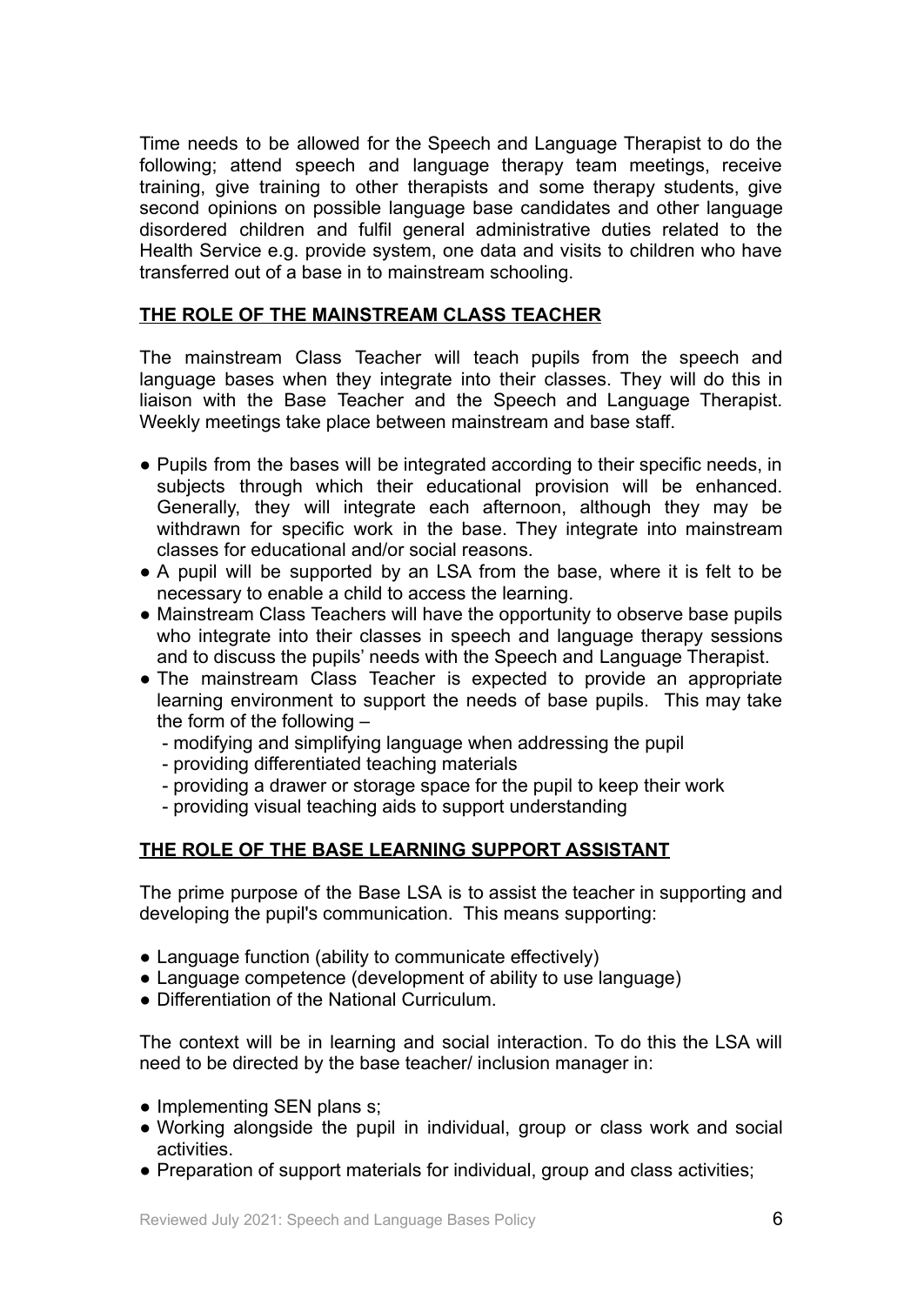- Modelling of social communication;
- Implementing speech and language therapy programmes as directed by the Speech and Language Therapist in agreement with the base Class Teacher;
- Supporting the pupil when they integrate into mainstream classes and recording their achievements and progress in this environment;
- Liaising with professionals Class Teachers, Speech and Language Therapist;
- Recording achievement using class recording mechanisms;
- Recording successful strategies using class recording mechanisms;
- Assisting the pupil to develop and use their own methods for recording progress;
- Assisting the pupil in the development of strategies which support effective communication;
- Assisting the pupil in developing independent learning strategies;
- Responsible to the base Class Teacher.

#### **GUIDANCE FOR ADMISSION TO SPEECH AND LANGUAGE BASES**

#### **1. Introduction**

- 1.1 These guidelines constitute admission procedures to the speech and language bases in Hertfordshire. The information contained within this document is informed by numerous resources that include, but are not limited to:
	- Guidance Criteria for Statutory Assessment: Special Educational Needs (Hertfordshire County Council, Children, Schools and Families, 2005)
	- Royal College of Speech and Language Therapists Resource Manual For Commissioning and Planning Services for SLCN: Speech & Language Impairment (RCSLT, 2009)
	- Special Educational Needs Code of Practice (DfES, 2001 )
	- Inclusive Schooling: Children with Special Educational Needs (DfES, 2001)
- **1.2** In order to clarify what is meant by specific speech and language impairment, the guidance provided by the Royal College of Speech and Language Therapists has been summarised in section 1.3.
- **1.3** Specific Speech and Language Impairment (SSLI) is used to describe young people whose skill in understanding and/or expressing themselves through speech and language is significantly impaired. These difficulties occur in the context of normal cognitive abilities and are not primarily a result of social, emotional, behavioural, educational, physical or sensory difficulties. SSLI arises from developmental rather than congenital conditions or syndromes (RCSLT, 2009). SSLI is not a homogenous condition and can affect various aspects of speech and/or language in diverse and complex ways. The aspects affected can be: receptive and/or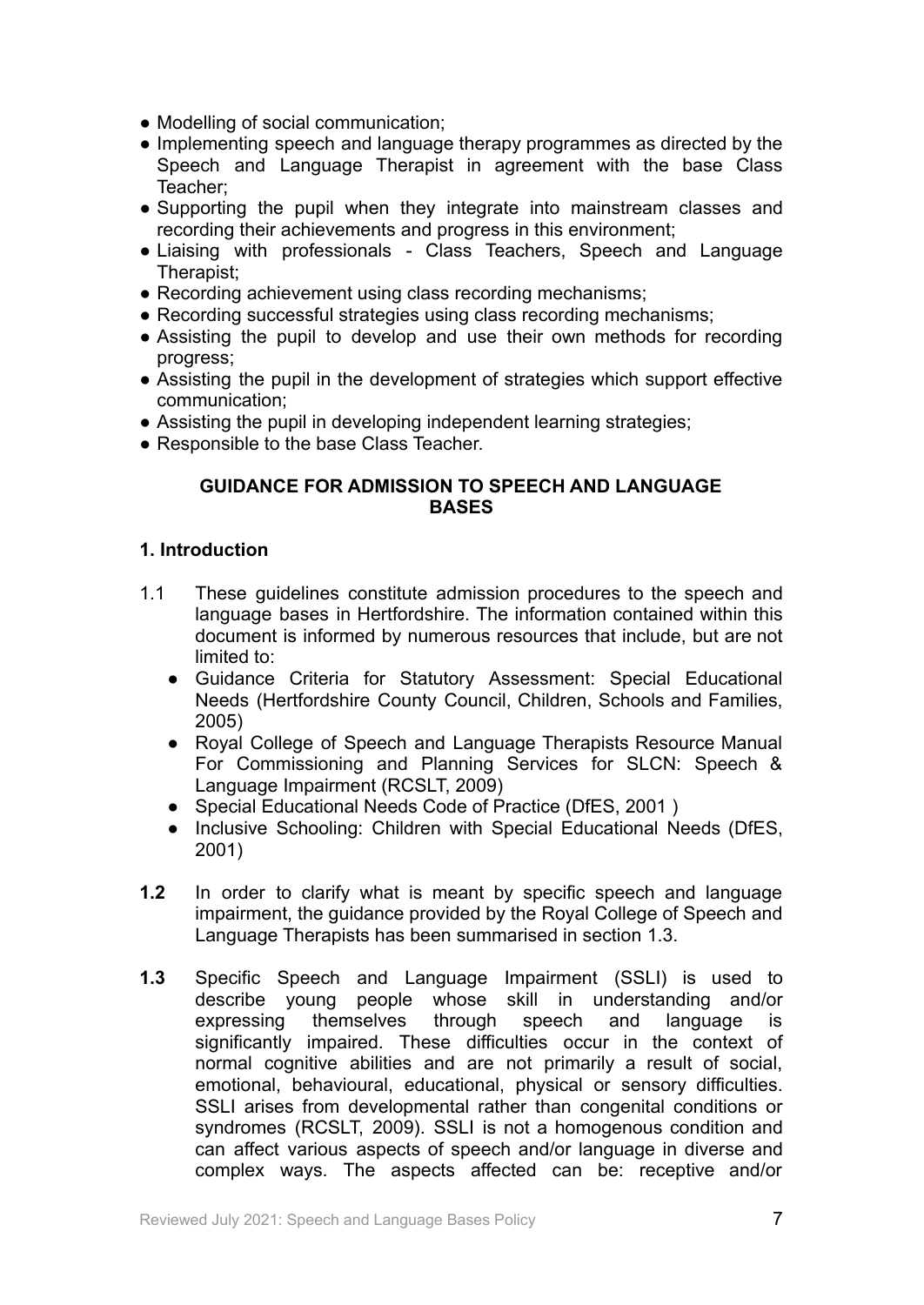expressive language, speech, phonology, social use of language, attention and listening and memory for spoken information.

- **1.4** The term SSLI is used throughout this guidance document so as to reflect both the language and speech components of the impairment.
- **1.5** The cut-off points in relation to performance on standardised speech and/or language assessments are intended as guidelines only. Many young people may score above this range but continue to present with clinically significant specific speech and/or language impairments. Standardised assessments will always be considered as only one aspect of a comprehensive assessment process.
- **1.6** Rigid adherence to specific criteria may not always be appropriate in clinical and educational contexts. Therefore each young person's unique combination of relative strengths, presenting difficulties and their changing profile of needs will be taken into consideration for placement in a speech and language base.

#### 2. **Guidelines for Placement**

- **2.1** To be considered for a place in a speech and language base, a young person should have a Statement of Special Educational Needs. The statement must indicate specific speech and/or language impairment as a primary special educational need.
- **2.2** The young person's specific impairment of speech and/or language abilities is their primary presenting area of difficulty at the time of placement. It is accepted that SSLI often co-exits with difficulties in other non-linguistic areas such as motor skills, symbolic play and social functioning. For example, a young people with SSLI may present with accompanying emotional and behavioural difficulties caused by difficulties and frustrations in communicating. These should not be so severe and persistent (in the view of professionals supporting the young person) so as to prevent the young person from demonstrating evidence over time of progress in relation to the specialist provision that is provided. This is to ensure that young people with secondary conditions who have wider needs are not inappropriately placed in specialist provision intended primarily for speech and/or language.
- **2.3** A young person on the autistic spectrum continuum may be considered for a place in a speech and language base if they present with a profile of speech and language impairment as their primary and not secondary need. In such cases there must be evidence to demonstrate a young person's desire to communicate and co-operate based on relevant support to address this in relation to the autism spectrum condition.
- **2.4** A young person's language skills assessed on a standardised test of language development by a speech and language therapist which places the young person's performance in one or more main areas of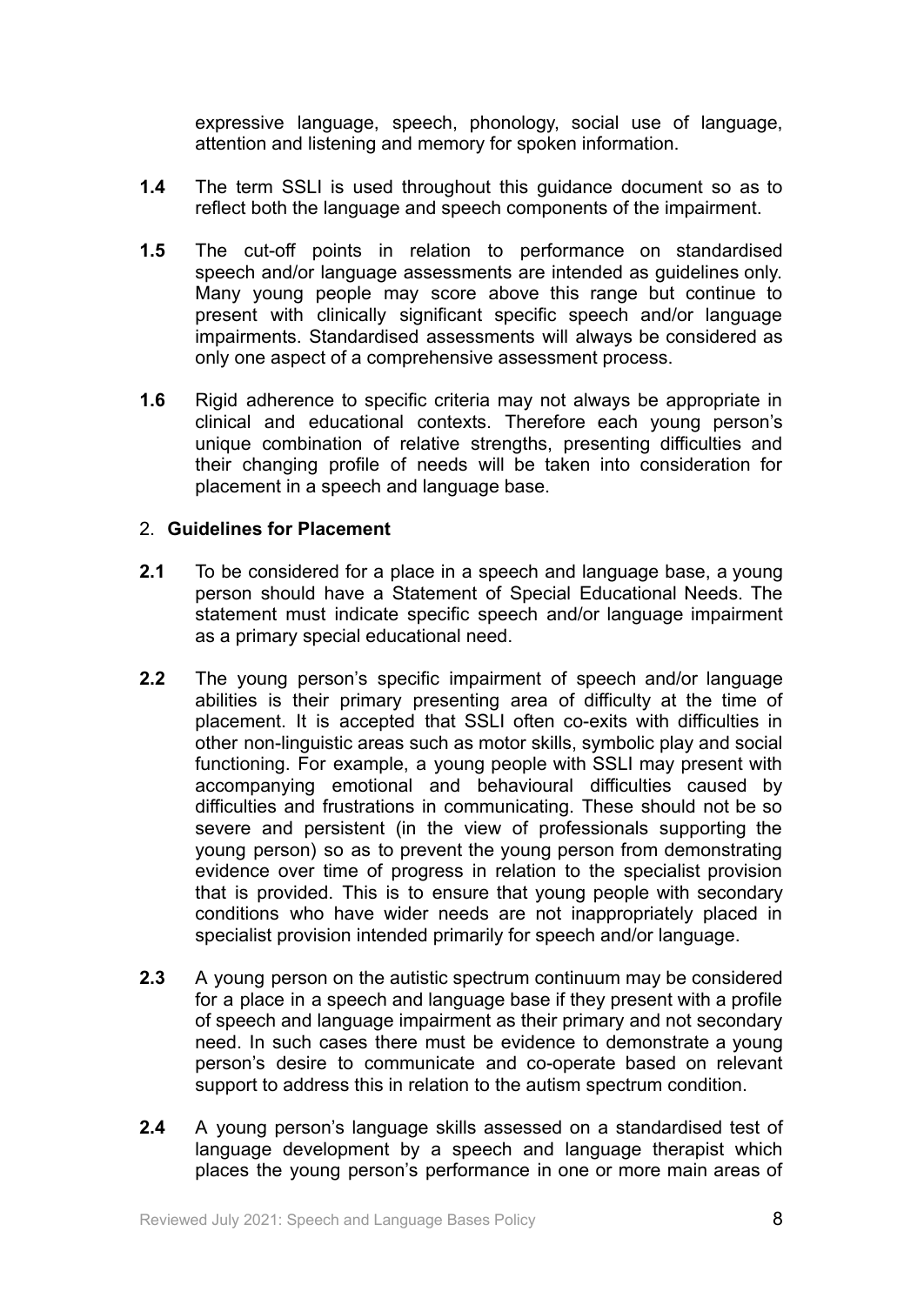speech and language development at two standard deviations or more below the mean (corresponding to a percentile rank at or below the 2nd percentile) or at generally equivalent measures (RCSLT, 2009, p.15).

- **2.5** In the case of school aged children this should also involve a psychological assessment that places the young person within the broad average band of learning ability assessed non-verbally on standardised measures. Where standardised measures are not used, a profile of the young person's learning potential and his or her ability to respond to intervention during the assessment process will be considered.
- **2.6** In the case of pre-school or school aged children where standardised measures are not used, information on the young person's developmental levels using checklists, rating scales or information regarding their learning potential or the level and type of play skills may be used.
- **2.7** Where there is an assessment of both a young person's language and non-verbal reasoning skills, there should be evidence of language skills at least one standard deviation below the mean in comparison to non-verbal reasoning skills on standardised measures (RCSLT, 2009, p.15; The International Classification of Diseases 10(ICD-10). In other words there will be evidence of a significant discrepancy between a young person's speech/language skills and his/her level of non-verbal reasoning ability.
- **2.8** If English is not the young person's first language, there should be clear evidence of similar speech and language difficulties in the young person's first language. There should be supporting evidence to distinguish between language and/or communication impairment and language differences in young people from culturally and linguistically diverse backgrounds.

#### **3. Process of Placement in a Unit or Base**

- **3.1** The Special Educational Needs (SEN) Provision Panel will be chaired by the Heads or their representatives from the Special Educational Needs (SEN) and the Multi-Agency and Psychology teams fortnightly in the east and west areas of the county. The SEN Provision Panel will assess and decide all applications for placement in a speech and language base.
- **3.2** Advice provided to this panel will be based on evidence provided by the most up to date multidisciplinary assessment, including references by professionals to the rating guidelines, and recommendations for management for each young person presenting with SSLI. This will be in line with best practice. Further guidance on how these Panels work is available from the local Special Educational Needs Team.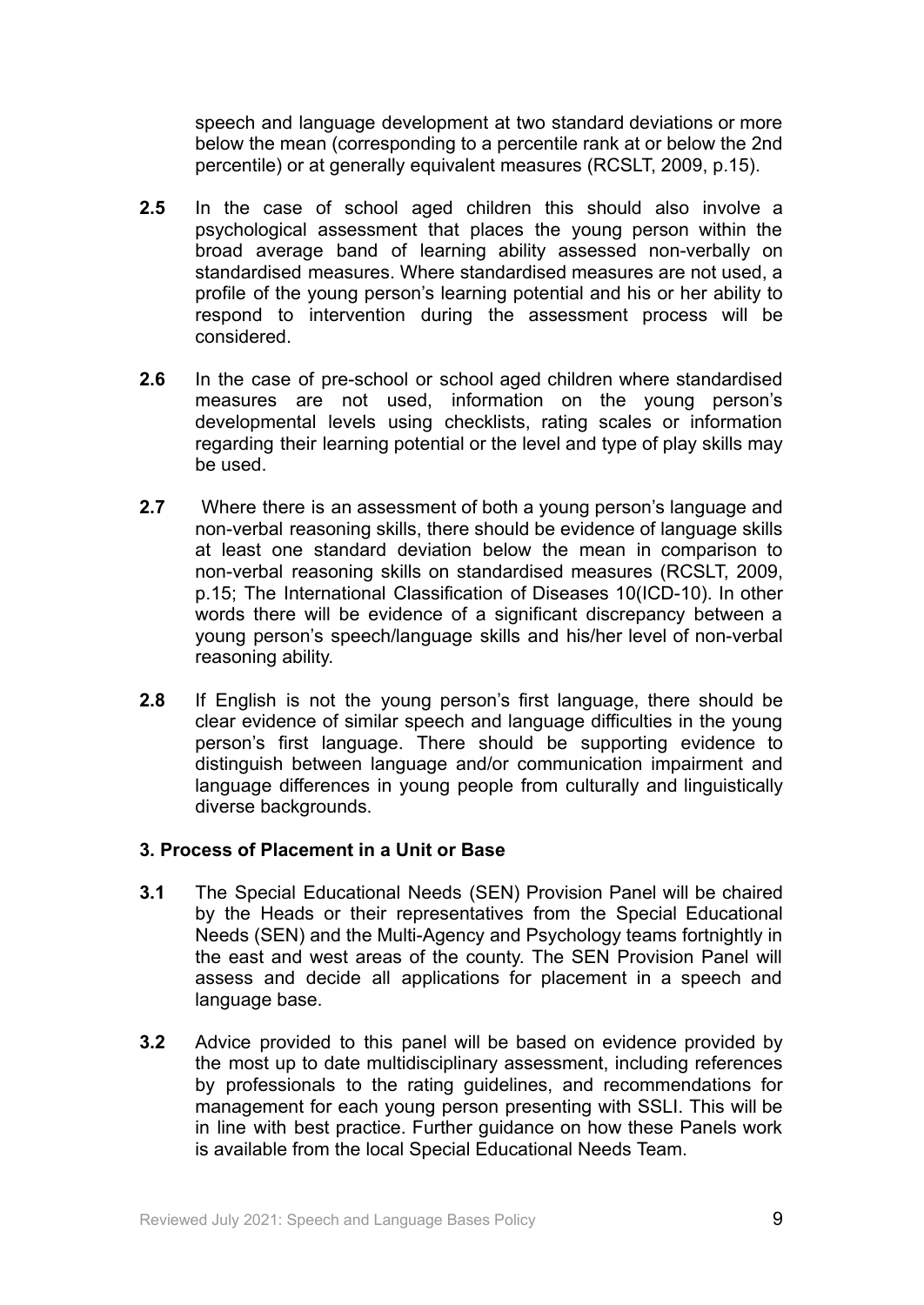- **3.3** Following the Provision Panel meeting, if placement at a base or base is agreed, then School Placement will be agreed at a prioritisation meeting held by the Special Needs Service. At this meeting the Local Authority will seek to place the young person in the nearest appropriate base or base in line with parental preferences. Where parental preference is not the nearest appropriate base or base, parents will be responsible for all transport arrangements.
- **3.4** Following the prioritisation meeting the named School will receive formal consultation papers in line with Schedule 27 of the Education Act 1996. Reference should also be made to section 8.61-8.86 of the SEN Code of Practice.
- **3.5** Children in nursery, in receipt of a statement of special educational needs (where speech and/or language difficulties is their primary presenting need), may be considered for places in a base or base if children in year R, 1 or 2 are not available to fill existing places, and if staffing exists for this to occur*.*

#### **GUIDANCE FOR MOVING OUT OF SPEECH AND LANGUAGE BASES**

This document constitutes guidance for professionals to inform decisions for young people moving out of speech and language bases in Hertfordshire. The information contained within this document is informed by numerous resources that include, but are not limited to:

- Special Educational Needs Code of Practice(DfES, 2001)
- Inclusive Schooling: Children with Special Educational Needs (DfES, 2001)
- Afasic Inform Action (1998): Moving out of a language base

# **1. Introduction**

- **1.1** There is a legal requirement for a young person's Statement of Special Educational Needs to be reviewed annually.
- **1.2** Discussions as to whether a young person is ready to move out of a speech and language base and about his or her future placement must be addressed within this Annual Review process and documented.
- **1.3** A young person's length of stay in a base will depend on the severity of their specific speech and language impairment, their rate of progress and their changing needs. Documented evidence of the extent of the young person's ability to generalise newly learned skills across subject areas and social as well as educational contexts will always inform any decision making process.
- **1.4** When a young person is ready to move out of the base, full discussions will be held between parents/carers, Staff at the base,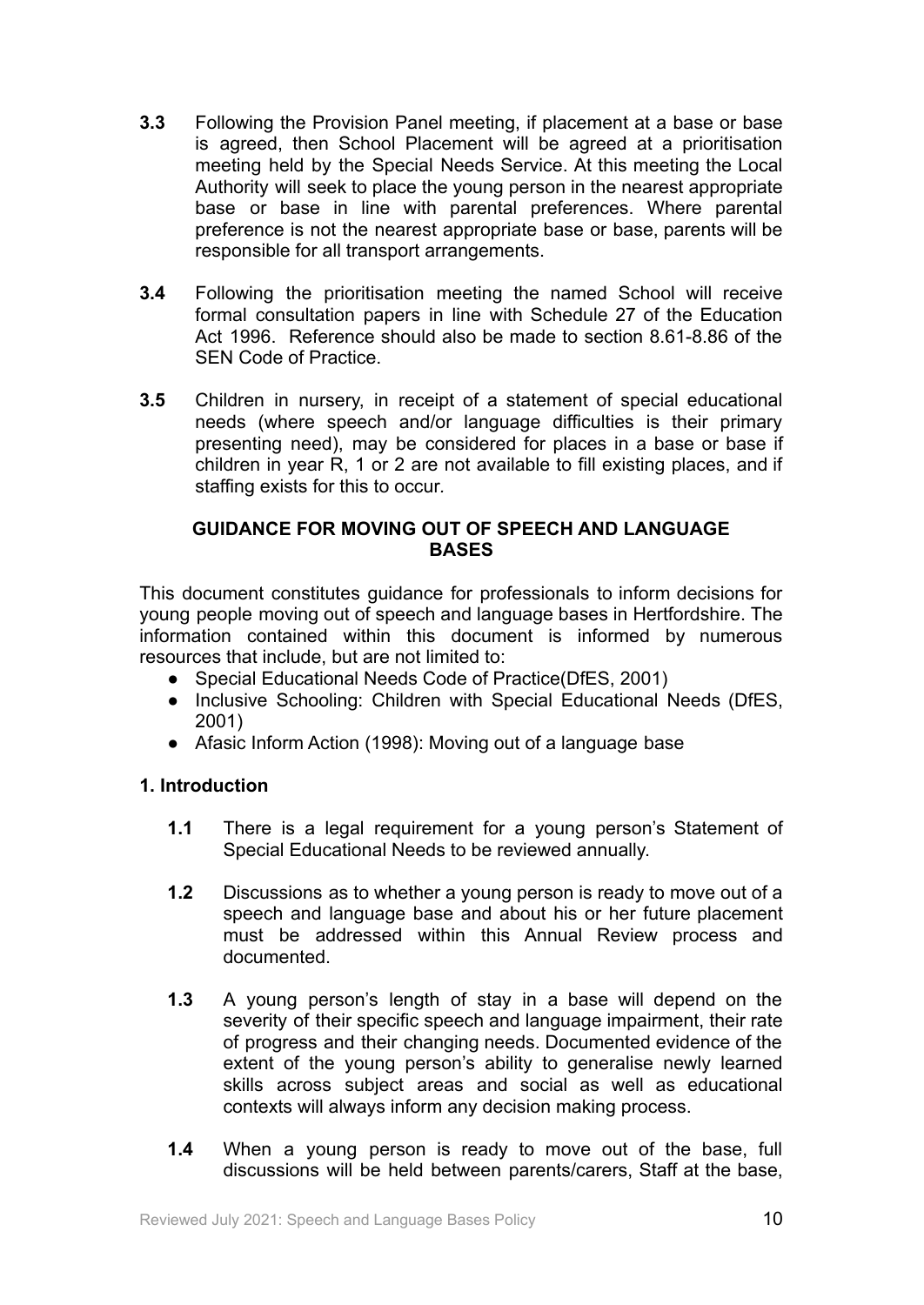the Speech and Language Therapist, the young person's Special Needs Officer and any other relevant professionals. These discussions should occur during the year in which transition is being considered and support from relevant professionals should be sought. Discussions will take into consideration the effect of such a move on the young person's social, emotional and personal development. This may be especially relevant when approaching transition, for example between KS3 and KS4, when moving to a new setting may adversely affect both academic progress and the ability to adapt socially.

- **1.5** When considering moving, to other provision, interim reviews can be called at the discretion of staff in the nit. Staff in the base will take the lead in organising and implementing transition arrangements.
- **1.6** Evidence to inform these discussions should be based on:
	- $\Box$  A young person's attainment in normative terms using National Curriculum levels or Performance Descriptors (P Levels) and rate of progress relative to prior attainments.
	- □ A young person's performance on standardised language measures. The young person's performance on these measures as documented in the annual review reports should reflect an improvement on measures that evaluate the current area/s of remediation/intervention including those closely related to SSLI and Literacy such as inferential reading comprehension and phonological awareness. There should be supporting evidence of decreased support needed from the Speech and Language Therapy Service.
	- $\Box$  A description of the young person's functional communication and language skills. This will be based on information from the young person's performance within the classroom and educational environment including information provided by parents.
	- ⮚ Professionals' judgement on the likelihood of progress being sustained with existing support arrangements.

#### **2. Core Principles**

Implicit within these guidelines for considering whether a young person is ready to move out of a speech and language base are the following core principles:

**2.1** The effect of a young person's specific speech, language and communication difficulties in accessing the curriculum and differing patterns of need should be reviewed regularly over time in the light of a changing profile of needs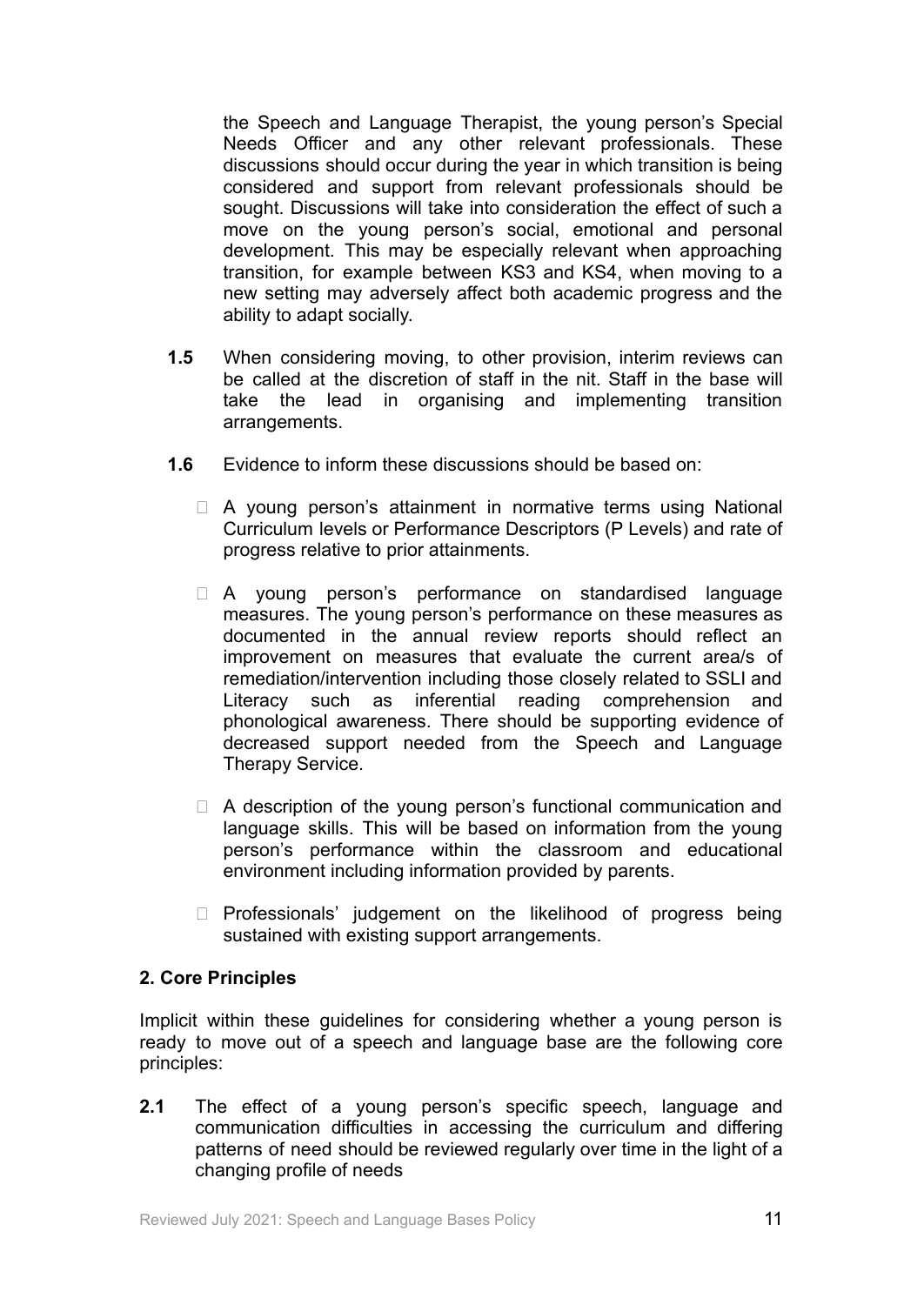- **2.2** Inclusive provision based on a continuum of provision that is tailored and structured to meet these changing needs will be considered in a way that best meets the needs of these young people in accessing the curriculum. For many, but not all, young people presenting with specific speech and language impairment, it is expected that the intensity and modalities of interventions required and delivered over time within the context of a speech and language base will be reduced over time.
- **2.3** The effect of interventions and support upon a young person should be judged with regard to the definition of "adequate progress" as documented in the Special Educational Needs Code of Practice (4.14 p.34; 5.42 p.52 & 6.49 p. 68).
- **2.4** Moving out of a language base to a mainstream setting should be viewed as a desirable and celebrated outcome and not a denial of services or support for the young person.
- **2.5** Communication and language in general is "all around us" and thus may be acquired in a variety of enriching environments once the young person has the underlying skills to benefit from this.
- **2.6** Parents/carers will play an important part in any discussions and both parents/carers and the young person will be supported during any transition process through a clearly stated and agreed transition programme.

#### **3. Moving out of a speech and language base will be considered when:**

- 3.1 The young person's speech and/or language skills are judged to be adequate and/or have progressed in the remediated area as determined by both formal and informal measures. New therapy targets are regularly set and achieved. This may be accompanied with recommendations for a reduction in speech and language therapy support. In general terms this may occur when the entry guidelines are no longer met.
- 3.2 The young person demonstrates behaviour that interferes with implementing or participating in therapy and the base setting (e.g. non-compliance, malingering) providing that efforts, over a period of time, to address these behaviours have been unsuccessful**.**
- 3.3 The young person scores less than two standard deviations below the expected speech and/or language performance range on appropriate standardised tests that evaluate areas of remediation. These cut-off points are intended as guidelines. Information from standardised assessment measures will always be considered as only one aspect of a comprehensive assessment process. Performance on standardised measures will always be considered alongside information on how a young person functions in different contexts (particularly in real-life situations) and the ways the difficulties a young person is experiencing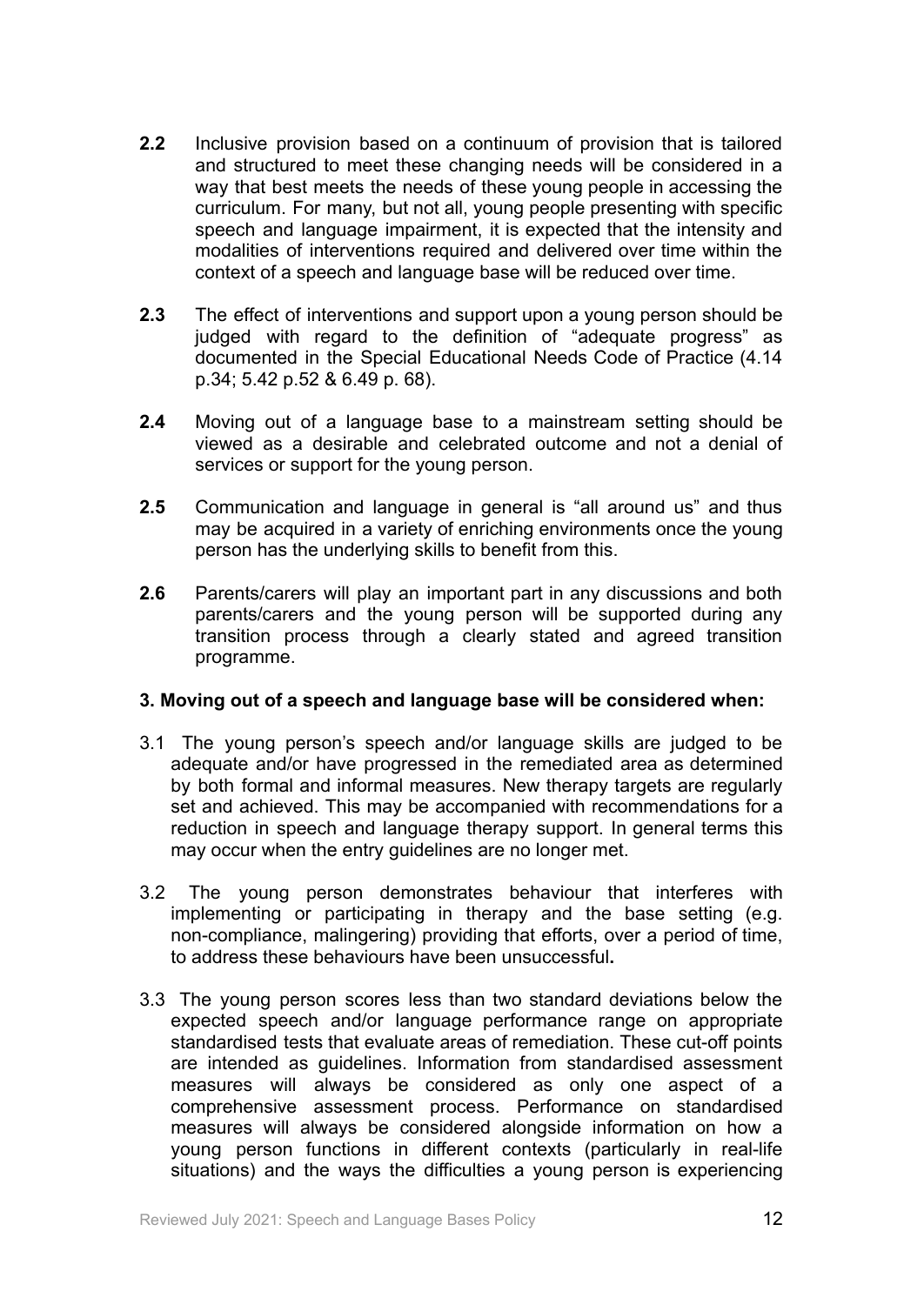interact with different learning environments. Parents' reports and the clinical judgement of the therapist, staff in the base and other relevant professionals will form an important part of this information gathering process.

- 3.4 In the case of difficulties with fluency, a young person will show some transitory dysfluencies which have a minimal effect on educational performance and on listener and speaker reactions. ..
- 3.5 There is a noticeable reduction on the effect of a young person's specific speech and/or language impairment on their educational performance including their social, emotional, academic or vocational functioning. This may be demonstrated by the young person's increased ability to access the curriculum in the class with a corresponding decrease in support provided by the speech and language base staff**.** Evidence of successful integration over a period of time provided by staff should be available at the Annual review.
- 3.6 The Annual Review indicates that Specific Speech and/or language impairment is no longer the primary area of special educational need.
- 3.7 The young person's specific speech and/or language impairment is no longer their primary presenting difficulty. There may be primary concerns emerging in other areas (e.g. literacy development, a general learning difficulty or social communication difficulties).

There will be close liaison and transfer of information between the staff, parents/carers and the therapist in the base and staff, parents/carers, Advisory teacher and the link therapist in the young person's receiving school. This will assist in determining the nature and frequency of multidisciplinary support.

# **EQUIPMENT AND RESOURCES**

The language base is part of the school. The base is resourced with general and specialist materials, eg SEN teaching resources, speech and language teaching materials.

The Base should:

- Have a therapy room and small office area available for small group work and individual assessment.
- Have an acoustically good environment with carpets and curtains;
- adequate power outlets;
- lockable filing cabinet and cupboard, large table/desk and adult chairs.
- Consumable stock, e.g.: paper, felt tip pens and general classroom equipment.

# **TEACHING AND LEARNING**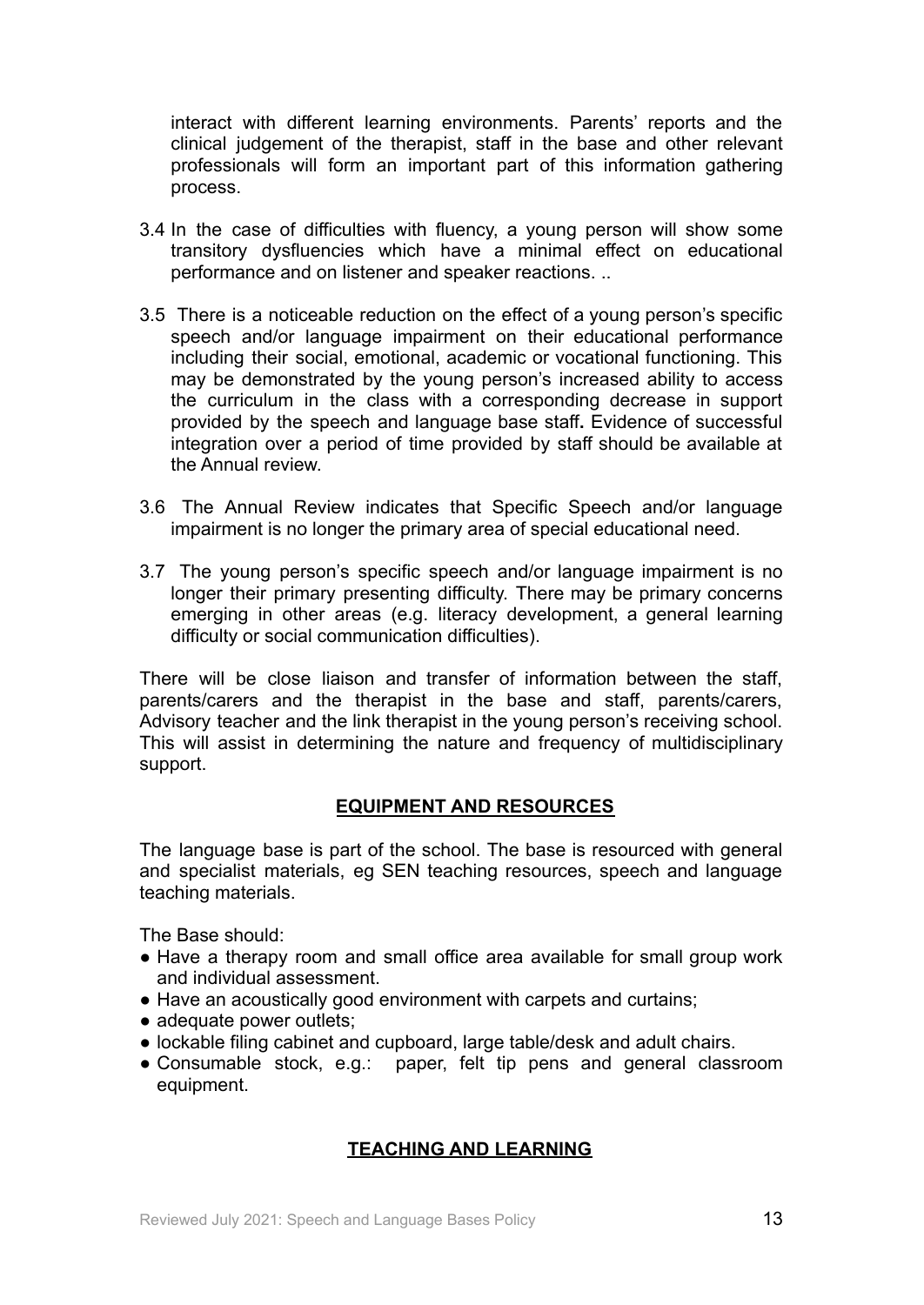Language base children are supported in a variety of ways.

- Individual or small group speech and language therapy
- Learning environments
- Trained Mainstream staff
- Individual or small group work carried out by the base Class Teacher, Speech and Language Therapist or Learning Support Assistant
- Working as a member of the mainstream class supported by base staff
- Working as a member of the mainstream class without support, but monitored by base staff and the class teacher
- Multi-sensory teaching strategies (Reading and Spelling, Grammar and Comprehension, Visually Supported Learning, Fine and Gross Motor Skills, Paget-Gorman)
- Signing

#### **NATIONAL CURRICULUM**

The difficulties of each child are taken into account when addressing the National Curriculum. A modified curriculum may be taught.

All children will have access to all areas of the National Curriculum as well as RE and daily assemblies.

Curriculum leaders and class teachers in the bases and mainstream classes will differentiate the National Curriculum for individual pupils.

The Base Class Teachers will provide materials and knowledge to enable further differentiation for children with severe language impairments.

The children may be taught a modified curriculum.

# **ASSESSMENT AND RECORD KEEPING**

These guidelines are in line with the school Assessment Policy

When the children enter the base they are assessed using both standardised and informal assessments. The base team then draw up a SEN plan for each child. This contains attainment and learning targets focused on the child's needs as outlined in the child's Education and Health Care Plan (EHCP) and from assessments.

Weekly records are kept by base staff on all aspects of the Individual Education Programme. These records are monitored termly by the base Class Teacher and Speech and Language Therapist and mainstream staff (where appropriate).

The base staff meet weekly to discuss the progress and needs of pupils.

Base Class teachers and Speech and Language Therapists meet with parents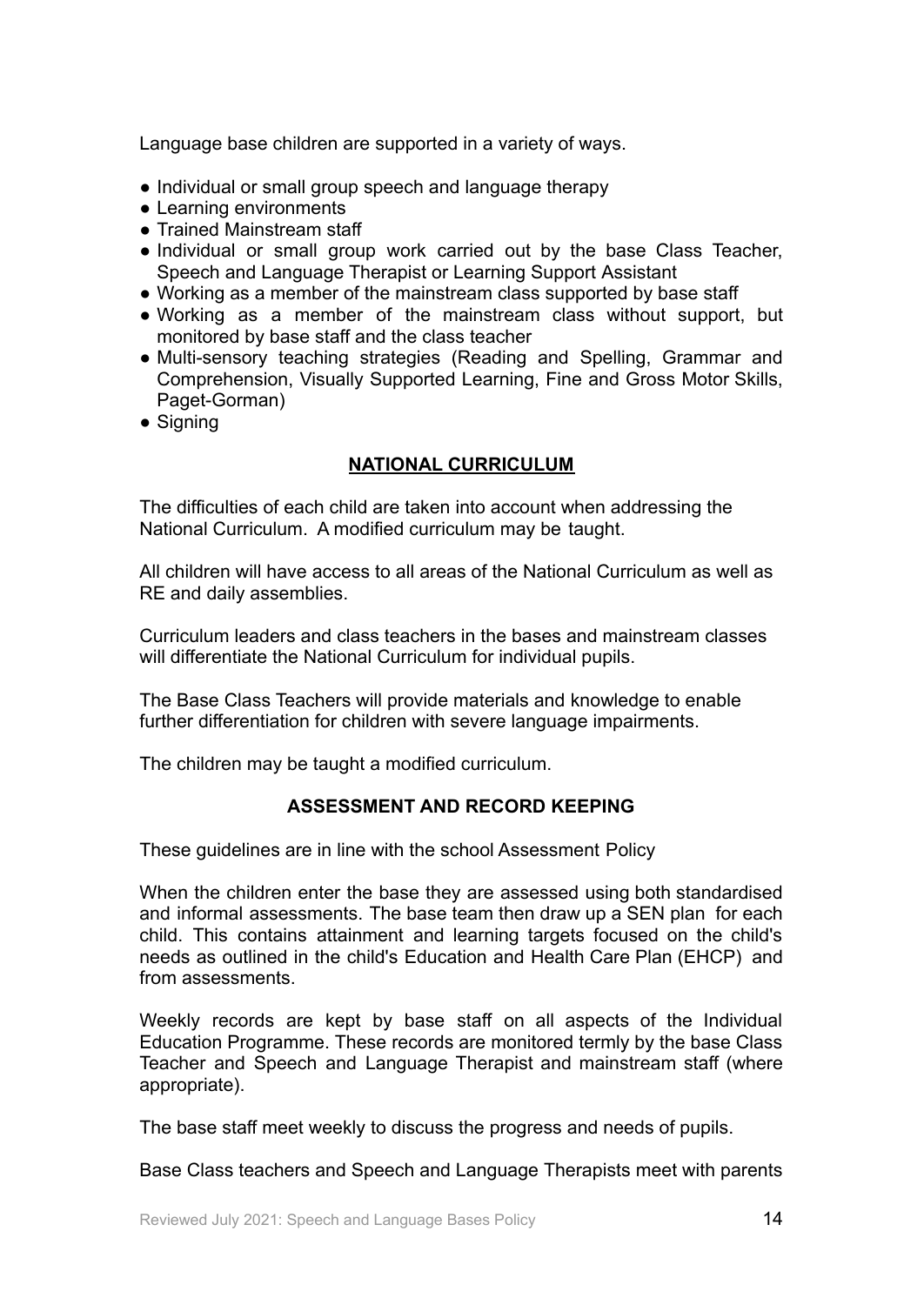on a termly basis to discuss their child's progress.

The progress of pupils in the bases will be tracked on a half termly basis.

#### **Annual EHCP Reviews**

There is a legal responsibility for the Local Education Authority to hold an annual review for each child.

The child's statement of need is evaluated each year. There is a meeting to which parents and the professionals who work with each child are invited.

At the annual review progress and difficulties are discussed and changes in the child's educational needs are highlighted.

#### **Transport**

Arrangements are made by the Transport Department of the Area Education Office to transport children to and from school by taxi, if the children live a sufficient distance from the school (see County guidelines).

An adult meets the children in the morning and escorts them to their transport at the end of the school day.

The school has no authority to determine the nature of the transport provided or the company which receives the contract for transport.

#### **Equality**

In accordance with the Equality Act 2010 we seek to;

- a) **eliminate discrimination**, harassment, victimisation and any other conduct that is prohibited by or under the act
- b) **advance equality of opportunity** between persons who share a relevant protected characteristic and persons who do not share it
- c) **foster good relations** between persons who share a relevant protected characteristic and persons who do not share it

Our Speech and Language Base Policy seeks the promotion of equality and seeks to tackle any discrimination through the provision of high quality education for those pupils in need of specialist provision to ensure that they are given an appropriate learning environment for their needs.

#### **Monitoring and Review**

This policy is reviewed every two years.